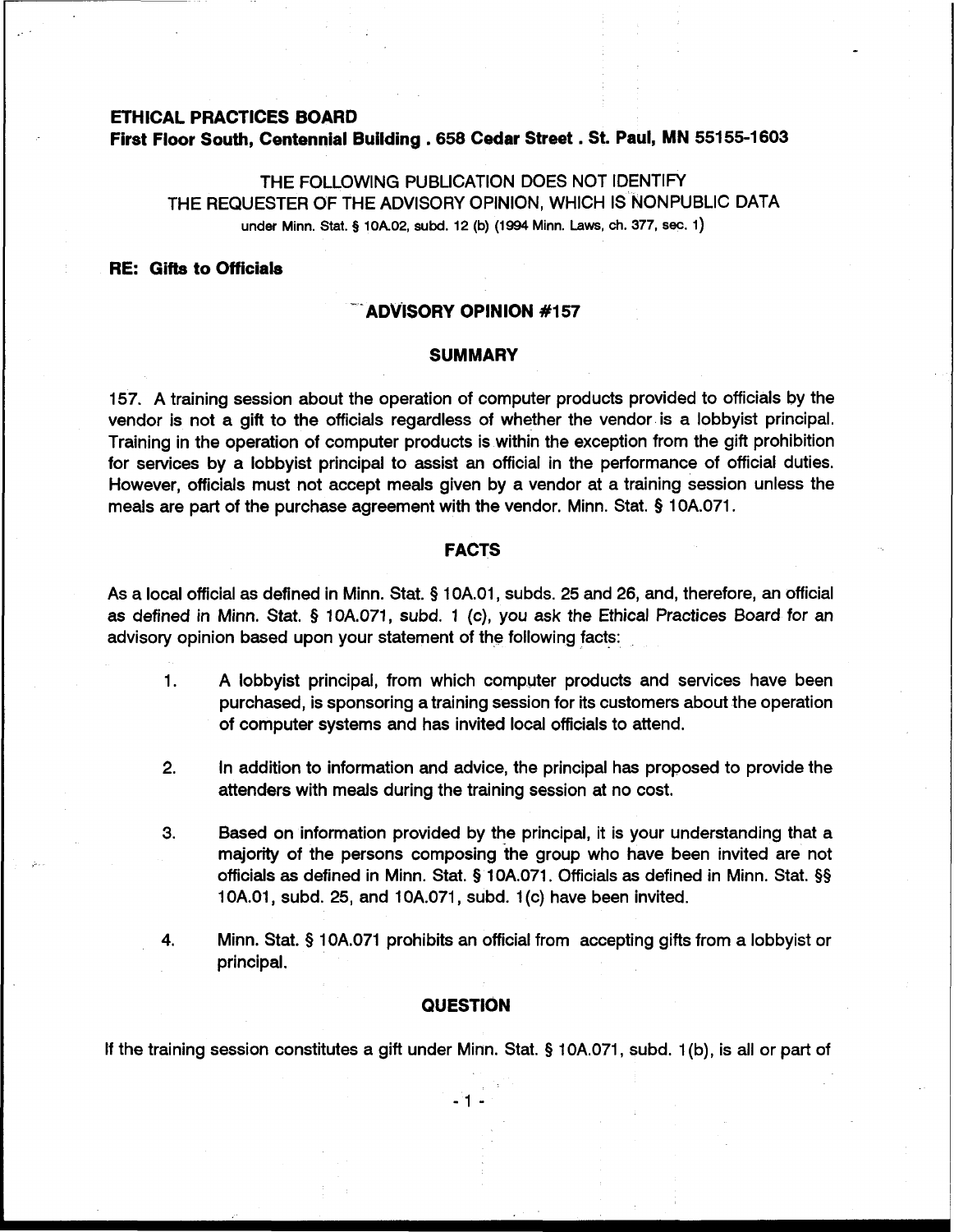the gift exempt from the prohibition of Minn. Stat. § 10A.071, subd. 2, on the basis of the exemption in Minn. Stat. § 10A.071, subd. 3(a)(2) and/or because the gift is given to a group, in the manner described in Minn. Stat. § 10A.071, subd. 3(b)(1), a majority of whose members are not local officials?

### **OPINION**

No. The training session as described in this advisory opinion request is not a gift prohibited under Minn. Stat. § 10A.071, which prohibits an official from accepting a gift from a lobbyist or principal unless the giver receives full or equal consideration in return. The training session is not a gift to the officials if the training was provided under a computer purchase agreement with the vendor. If the training session was not part of a computer purchase agreement with the principal, the training session is exempt from the gift prohibition because it is within the exception for services to assist officials in the performance of official duties pursuant to Minn. Stat. § 10A.071, subd. 3(a)(2).

The officials who participate in the training session are prohibited from accepting the meals offered by the principal unless the meals are specifically part of the training purchased from the principal.

Issued:  $\delta/2/2$ 

John L. Hølahan, Jr., Chair **Ethical Practices Board** 

 $\mathcal{G}(\mathcal{F}_{\mathcal{G}})$  :

#### **PERTINENT STATUTES**

Minn. Stat. § 10A.01 DEFINITIONS provides:

Subd. 11. (a) "Lobbyist" means an individual:

(1) engaged for pay or other consideration, or authorized to spend money by another individual, association, political subdivision, or public higher education system, who spends more than five hours in any month or more than \$250, not including the individual's own travel expenses and membership dues, in any year, for the purpose of attempting to influence legislative action or administrative action, or the official action of a metropolitan governmental unit, by communicating or urging others to communicate with public or local officials.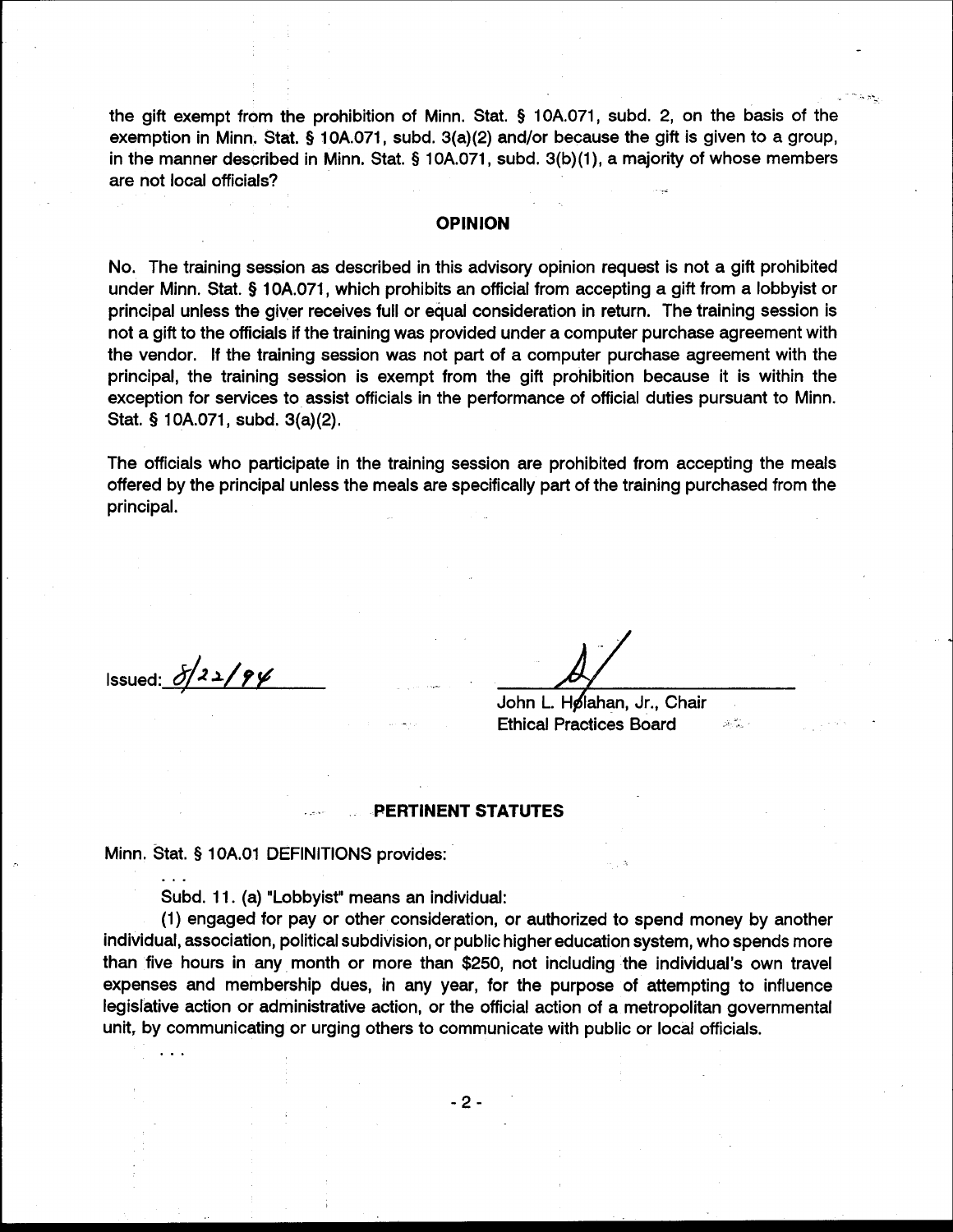Subd. 25. Local official. "Local official" means a person who holds elective office in a political subdivision or who is appointed to or employed in a public position in a political subdivision in which the person has authority to make, to recommend, or to vote on as a member of the governing body, major decisions regarding the expenditure or investment of public money.

Subd. 26. Metropolitan governmental unit. "Metropolitan governmental unit" means any of the seven counties in the metropolitan area as defined in section 472.121, subdivision 2, ..

Subd. 28. Principal. "Principal" means an individual or association that:

(1) spends more than \$500 in the aggregate in any calendar year to engage a lobbyist, compensate a lobbyist, or authorize the expenditure of money by a lobbyist; or

(2) is not included in clause (1) and spends a total of at least \$50,000 in any calendar year on efforts to influence legislative action, administrative action, or the official action of governmental units, as described in section 10A.04, subdivision 6.

Laws of 1994, Ch. 377, Sec. 5, created Minn. Stat. § 10A.071 CERTAIN GIFTS BY LOBBYISTS AND PRINCIPALS PROHIBITED which provides:

Subdivision 1. Definitions. (a) The definitions in this subdivision apply to this section.

(b) "Gift" means money, real or personal property, a service, a loan, a forbearance or forgiveness of indebtedness, or a promise of future employment, that is given and received without the giver receiving consideration of equal or greater value in return.

(c) "Official" means a public official, an employee of the legislature, or a local official of a metropolitan governmental unit.

Subd. 2. Prohibition. A lobbyist or principal may not give a gift or request another to give a gift to an official. An official may not accept a gift from a lobbyist or principal.

Subd. 3. Exceptions. (a) The prohibitions in this sections do not apply if the gift is:

(1) a contribution as defined in section 10A.01, subdivision 7;

(2) services to assist an official in the performance of official duties, including by not limited to providing advice, consultation, information, and communication in connection with legislation, and services to constituents;

(3) services of insignificant monetary value;

(4) a plaque or similar memento recognizing individual services in a field of specialty or to a charitable cause;

(5) a trinket or memento of insignificant value;

(6) informational material of unexceptional value; or

(7) food or a beverage given at a reception, meal, or meeting away from the recipient's place of work by an organization before whom the recipient appears to make a speech or